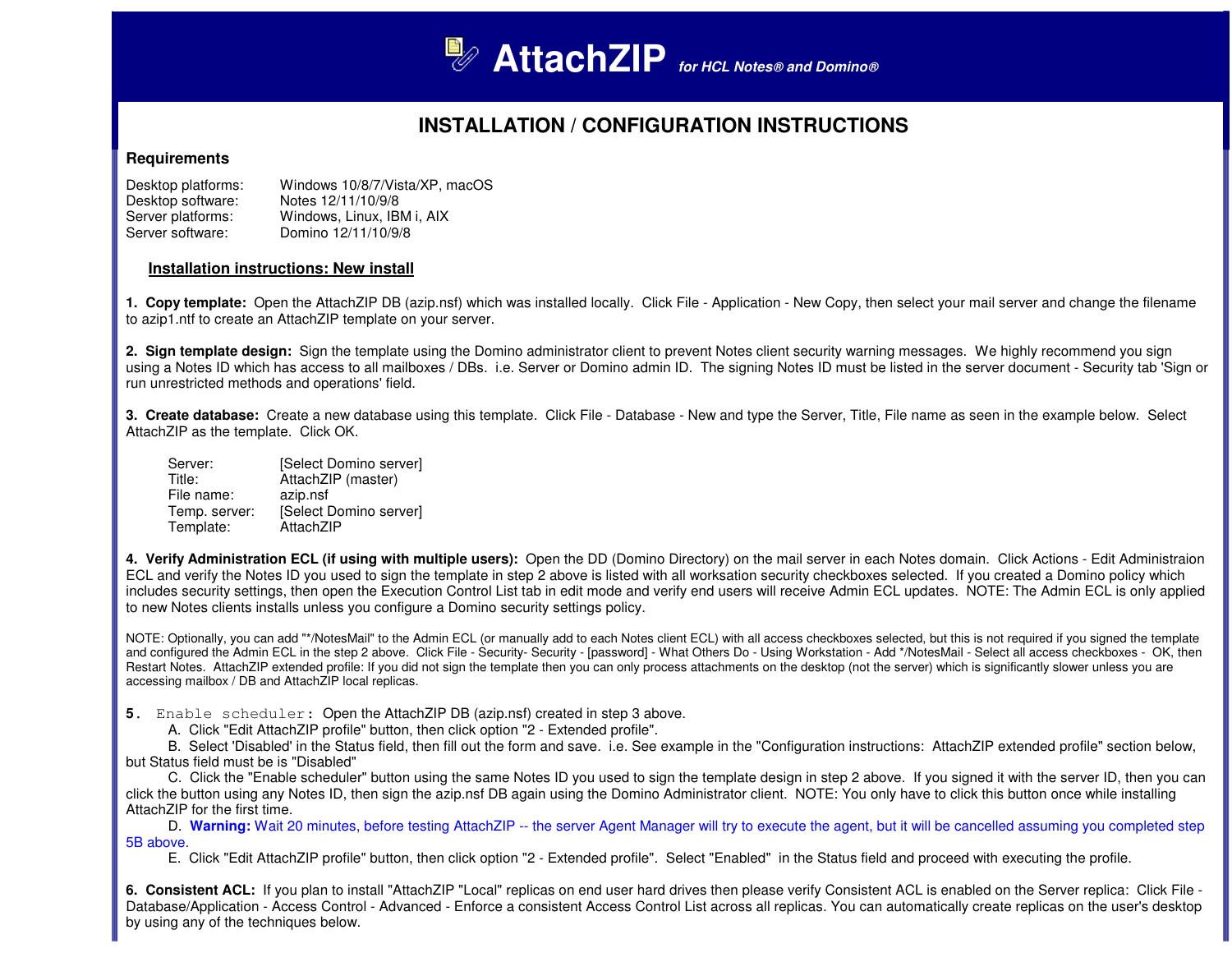A. Create a Domino Policy (Desktop Setting - Applications tab) to push out the replica to the end users: Open Domino Directory, then click Configuration - Policies. More Info: Domino Administrator Help database

 B. Modify the Database Script design element in the user's mail template. The code in button below can be modified by a Notes developer and inserted into the user's mail template. Warning: It must be properly coded to only execute once. The Notes ID which signs the Database Script must be listed in the user's Notes client ECL, otherwise, the end user will be prompted to trust the signer.

 C. Email each user a Notes button as seen below. Copy & Paste the button below into an email and edit the button code as needed before sending. **Warning:** The Notes button will be signed by the last Notes ID to edit the code in the button. The Notes ID which signs the button must be listed in the user's Notes client ECL, otherwise, the end user will be prompted to trust the signer.

### Install AttachZIP Local Replica

#### **Important:**

- It is recommended to increase the Server document value in the 'Max LotusScript/Java execution time' field to 120 minutes or higher. The Agent Manager can be adjusted in the Server document - Servers Tasks tab - Agent Manager tab.
- You must exclude antivirus scanning in the AttachZIP temporary hard drive folder (including subfolders). For example, if you specfiied "C:\temp" as the temporary folder in the AttachZIP profile, then attachments and bitmaps will be processed in the "c:\temp\AttachZIP\TEMP" folder including additional subfolders. You must exclude AV scanning in this folder on the server and/or desktop (depends if you choose option to process attachments on server or desktop hard drive respectively). NOTE: The "AttachZIP end user profile" always process attachments on the desktop.
- If you are running AttachZIP overnight please be aware that any Domino server tasks (Fixup task, Compact task [w/ copy-style compacting option]) which takes mailboxes / DBs offline will interfere with the processing (i.e. Mailbox / DB will be skipped if offline).
- If your company uses non-English characters in attachment names, then you must install the specfic language on the Server and/or Desktop (depends if you choose option to process attachments on Server or desktop hard drive respectively) to retain these characters: Click Control Panel - Regional Options - Language settings for the system, etc. Activate the Windows Language bar for this non-English language.
- The Domino administrator can cancel the AttachZIP agent currently processing by issuing server console command: i.e. Tell AMgr Cancel "azip.nsf" 'AttachZIP'
- Other server console commands for troubleshooting issues: Tell AMgr Schedule, Tell AMgr Status, Tell AMgr Quit, Load AMgr, Load AMgr /?

### **Installation instructions: Upgrade**

**1. Backup:** Backup your existing Notes template file azip1.ntf and the database(s) you created using the template. i.e. azip.nsfWarning: It is not recommend to backup AttachZIP to the Domino data folder since this can potenially cause conflicts and data loss.

**2. Copy template:** Open the AttachZIP DB (azip.nsf) which was installed locally. Click File - Application - New Copy, then select your mail server and change the filename to azip1.ntf which will replace the existing AttachZIP Notes template on your server (overwrite if prompted).

**3. Sign template design:** Sign the template using the Domino administrator client to prevent Notes client security warning messages. We highly recommend you sign using a Notes ID which has access to all mailboxes / DBs. i.e. Server or Domino admin ID. The signing Notes ID must be listed in the server document - Security tab 'Sign or run unrestricted methods and operations' field.

**4. Verify Administration ECL:** Open the DD (Domino Directory) on the mail server in each Notes domain. Click Actions - Edit Administraion ECL and verify the Notes ID you used to sign the template in step above is listed with all worksation security checkboxes selected. If you created a Domino policy which includes security settings, then open the Execution Control List tab in edit mode and verify end users will receive Admin ECL updates. NOTE: The Admin ECL is only applied to new Notes clients installs unless you configure a Domino security settings policy.

NOTE: Optionally, you can add "\*/NotesMail" to the Admin ECL (or manually add to each Notes client ECL) with all access checkboxes selected, but this is not required if you signed the template and configured the Admin ECL in the step above. Click File - Security- Security - [password] - What Others Do - Using Workstation - Add \*/NotesMail - Select all access checkboxes - OK, then Restart Notes. AttachZIP extended profile: If you did not sign the template then you can only process attachments on the desktop (not the server) which is significantly slower unless you are accessing mailbox / DB and AttachZIP local replicas.

**5. Domino Convert task:** Start the Convert task in the Domino server console as seen in examples below.

Upgrading a single AttachZIP database: i.e. **LOAD CONVERT -d azip.nsf \* azip1.ntf** Upgrading all AttachZIP databases in a folder: i.e. **LOAD CONVERT -d AttachZIP\\*.nsf \* azip1.ntf**Upgrading all AttachZIP databases in a folder and in its subfolders: i.e. **LOAD CONVERT -r -d AttachZIP\\*.nsf \* azip1.ntf**

**6. Verify if AttachZIP integration updates required:** Review AttachZIP upgrade release notes (or contact NotesMail) to see if the upgrade requires you to repeat any integration steps below including "Notes client integration: AttachZIP end user profile" and "iNotes web integration: AttachZIP end user profile".NOTE: If you sign the AttachZIP custom mail templates or manually change any of their design elements, then you will need to verify the signing Notes ID is in the Admin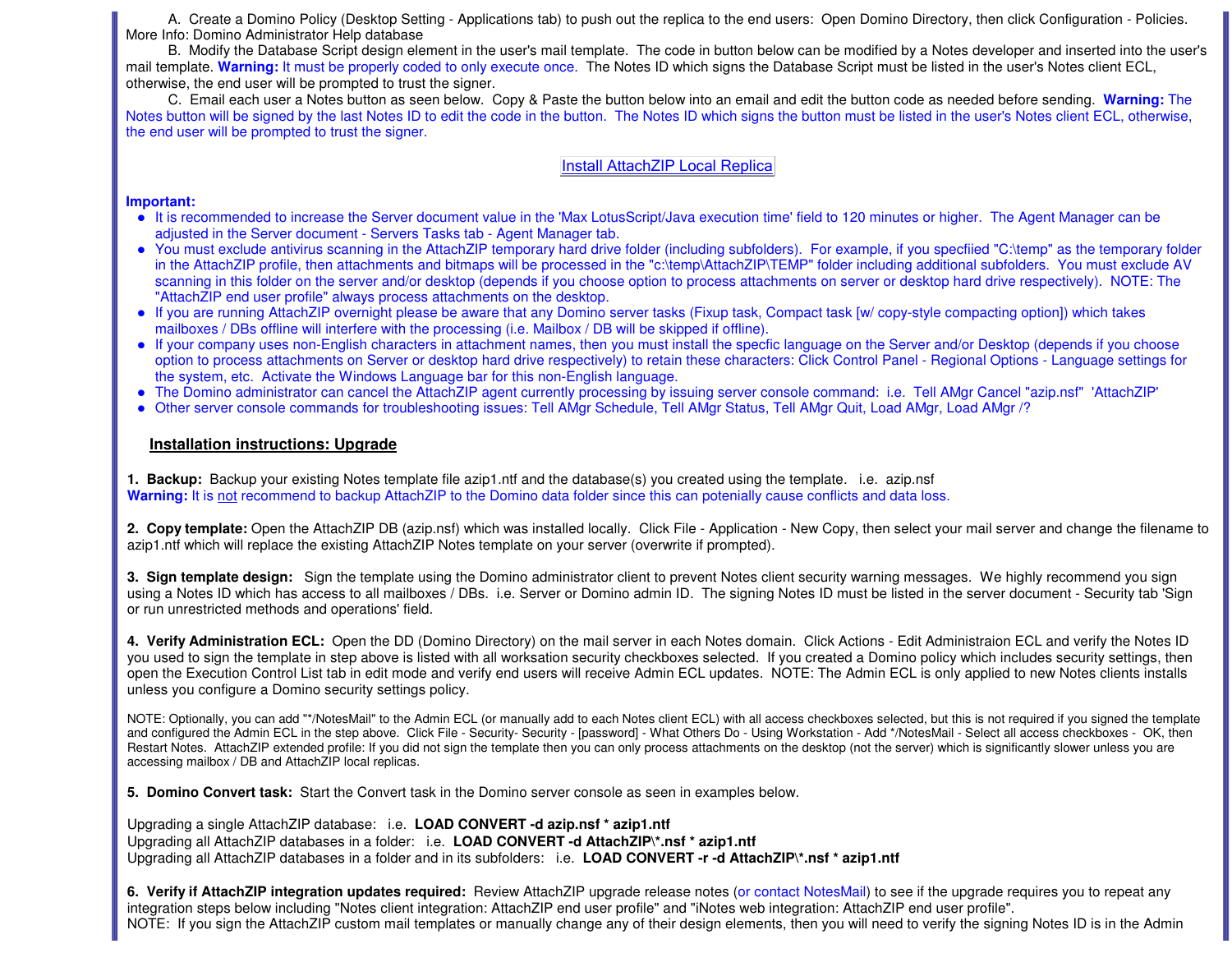ECL with a configured Domino security settings policy.

**7. Local mailbox users:** Notify local mailbox users to replicate both their mailbox and AttachZIP (azip.nsf), then restart Notes. This will help prevent any possible issues after the upgrade especially if step above requires you to repeat integration steps.

## **Configuration instructions: AttachZIP extended profile**

The example configuration below will optimize bitmaps and compress attachments to ZIP format in each email / record created between specified dates within a single mailbox / DB. NOTE: If you are testing our evaluation copy it is recommend to copy/paste approximately 10 emails / records containing attachments from your Sent mail into an empty mailbox / DB. The evaluation copy will only process the first 25 emails / records containing attachments in Sent mail.

Warning: The evaluation version will append the following text to each email / record processed: "WARNING: This email / record has been processed using unlicensed AttachZIP software which expires on MM/DD/YEAR. Contact NotesMail for purchase information at at +1 212-599-2048 EST, hcl.sales@notesmail.com, or www.notesmail.com."

- 1. Click **AttachZIP Profile** in the left menu frame.
- 2. Click **Agree** if it prompts you with the Software License Agreement.
- 3. Click **Extended profile** when prompted, then fill out the form as seen in the example below.
- 4. Verify the **Disable scheduler** button displays, otherwise, see step 4 and 5 in "Installation instructions: New install" section above.

| Status:                                                     |               | Enabled                                                                                                                                                     |
|-------------------------------------------------------------|---------------|-------------------------------------------------------------------------------------------------------------------------------------------------------------|
| Schedule:                                                   |               | Daily                                                                                                                                                       |
| Server:                                                     |               | [Your Server Name] i.e. SERVERNAME\COMPANY                                                                                                                  |
| Mailbox / DB query:                                         |               | Single Database                                                                                                                                             |
| <b>Filename:</b>                                            |               | [Your mailbox / DB filename] i.e. mail\jsmith.nsf                                                                                                           |
| Email / record query:                                       | All Documents |                                                                                                                                                             |
| Date query:                                                 |               | <b>Created Date</b>                                                                                                                                         |
| <b>Enable image optimization:</b>                           | Yes           |                                                                                                                                                             |
|                                                             |               | Minimum image size activation: Auto                                                                                                                         |
| <b>Enable Zip compression:</b>                              |               | Yes                                                                                                                                                         |
| Zip engine:                                                 |               | Default (Notes 6.0+)                                                                                                                                        |
|                                                             |               | Compression: Maximum (portable)                                                                                                                             |
|                                                             |               | Temporary hard drive folder type: Platform temporary folder                                                                                                 |
| File type option :                                          |               | Yes                                                                                                                                                         |
|                                                             |               | Include for default users, File types: .123, .AVI, .BMP, .CMX, .COM, .CSV, .DB, .DBF, .DOC, .DOCX, .DOT, .EXE, .LWP, .MDB,                                  |
|                                                             |               | .MDE, .MPP, .NS4, .NS5, .NSF, .NTF, .PCX, .PDF, .POT, .PPS, .PPT, PPTX, .PRE, .PRZ, .PST, .RTF, .SAM, .TIF, .TXT, .VSD, .WAV, .WB1, .WK1, .WK2, .WK3, .WK4, |
| .WKS, .WPD, .WPS, .WQ1, .WRI, .XLM, .XLS, .XLSX, .XLT, .XML |               |                                                                                                                                                             |
|                                                             |               | Exclude for DD group 1: , File types:                                                                                                                       |
|                                                             |               | Exclude for DD group 2: File types:                                                                                                                         |
|                                                             |               | Exclude for DD group 3: File types:                                                                                                                         |
| Use section for attachments:                                | Yes           |                                                                                                                                                             |
| <b>Skip encrypted emails:</b>                               | Yes           |                                                                                                                                                             |
| Skip processed email /records:                              | Yes           |                                                                                                                                                             |
| Start date:                                                 |               | [Enter a Start Date] i.e. 01/01/1990                                                                                                                        |
| End date:                                                   |               | [Enter an End Date] i.e. 01/01/2050                                                                                                                         |
| Destination:                                                |               | Re-attach to Source                                                                                                                                         |
| Display queue on screen :                                   |               | Yes                                                                                                                                                         |
| Logging:                                                    |               | Yes                                                                                                                                                         |
| Append column icon:                                         | Yes           |                                                                                                                                                             |
| <b>Append subject tag:</b>                                  |               | <b>No</b>                                                                                                                                                   |
|                                                             |               |                                                                                                                                                             |
|                                                             |               |                                                                                                                                                             |

5. Click the **Execute AttachZIP Profile Now** form action button.

 6. It is recommened to select the "Default (Notes 6.0+)" **ZIP engine**. However, if you selected another **ZIP engine** such as **7-Zip**, then click OK if prompted to install it, otherwise, you can follow steps A - E below.

A. Click one of the Notes views in in the left menu frame such as **Log**.

B. Click **Actions**, then **Install Zip Engine** from the Notes tool bar and follow prompted instructions.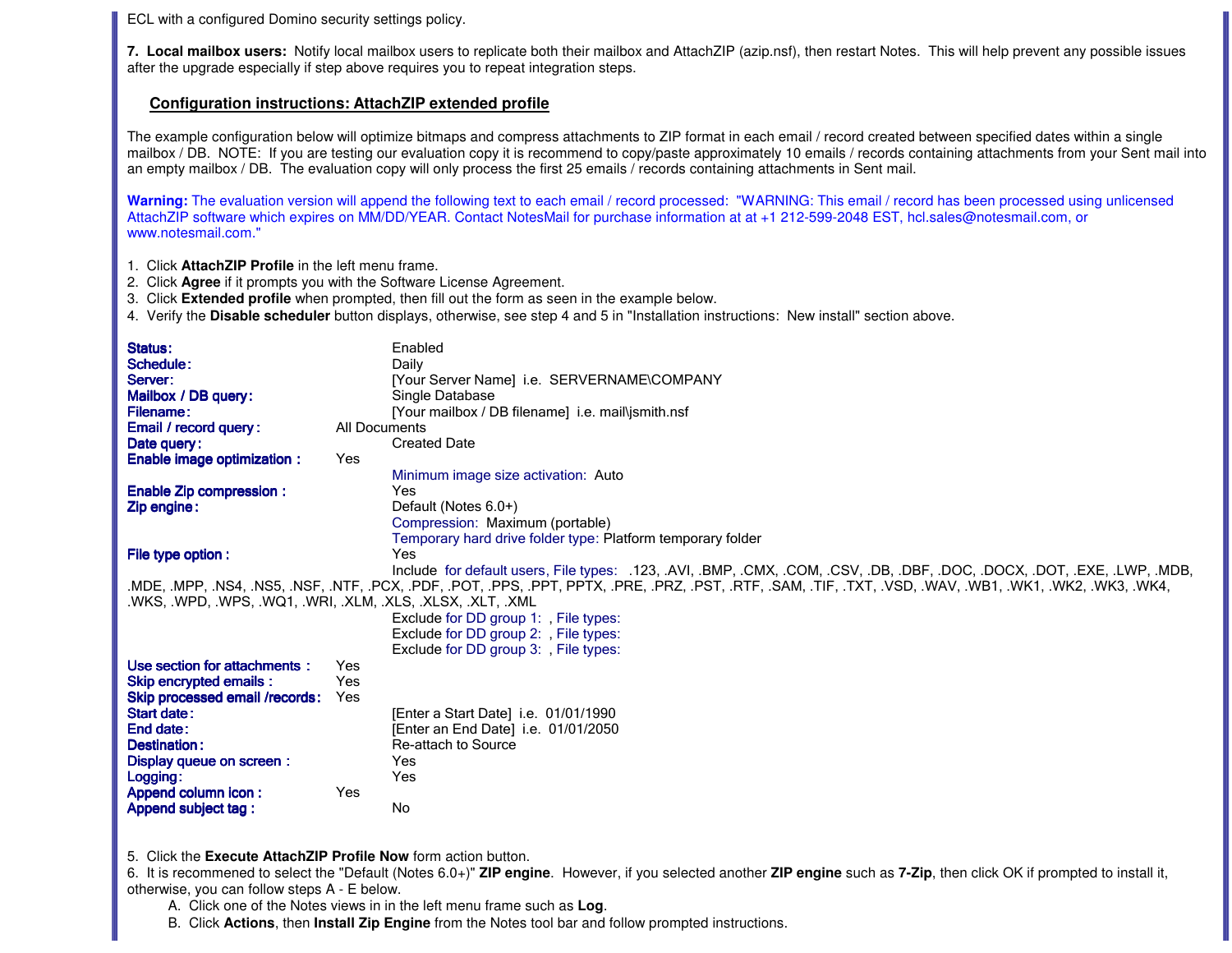- C. Click **AttachZIP Profile** in the left menu frame, then **Extended profile**.
- D. Verify the fields configured in the form as seen in step #3 excluding the Zip Engine field.
- E. Click the **Execute AttachZIP Profile Now** form action button.
- 7. Open the **All Documents** view in your mail database.

 8. Open an email created **between** the specified start and end date which contain at least one attachment. Attachments in the email as specfied in the "File type option" willnow be in Zip format and bitmaps will be optimized.

NOTE: Optionally, you can use 7-Zip software as your Zip engine. 7-Zip is open source software, so it can be used free and unrestricted. You must install 7-Zip separately which is supported on Windows desktops and Windows servers. Open AttachZIP DB, then click Actions - Install Zip engine, or download from www.notesmail.com/zip-reader

# **Notes client configuration: Optimal performance**

For optimal performance it is recommended to run "AttachZIP extended profile" by selecting the option "1 - Process attachments on server hard drive (faster)" as seen below. This option processes the attachments in the background on the server.

| <b>Execute AttachZIP profile now</b>                                                                            |        |
|-----------------------------------------------------------------------------------------------------------------|--------|
| Select option below to execute AttachZIP profile.                                                               |        |
| 1 - Process attachments on server hard drive (faster)<br>2 - Process attachments on desktop hard drive (slower) | Cancel |

Otherwise, you can select option "2 - Process attachments on local hard drive (slower)", but processing will be significantly slower since the attachments are downloaded from the server to the local hard drive for processsing, then uploaded back to the server. However, performance will be significantly faster if using a mailbox / DB and AttachZIP "Local" replica with this option.

If you decide to use a dedicated desktop to process attachments for multiple mailboxes / DBs, then it is recommended to run AttachZIP during non-business hours. Please follow the instructions below which deactivates scheduled Notes client activities such as checking for new mail and local replication, as well as, maximizing the Notes TCPIP port connection attempt time-out duration. These steps are necessary to prevent any Notes client processes (or busy servers) from interfering with AttachZIP processing. Please be aware that any Domino server tasks (Fixup task, Compact task [-c option]) which takes mailboxes / DBs offline will interfere with the processing (i.e. Mailbox / DB will be skipped if offline).

- 1. Click File Preferences User Preferences Mail Deselect "Check for new mail every XX minutes" OK
- 2. Click File Location Preferences Location Replication tab Deselect "Replication is enabled for this location" Save & Close
- 3. Click File Preferences User Preferences Ports TCPIP TCPIP Options [Type] 300 OK OK.
- 4. Restart Notes client

### **Configuration instructions: AttachZIP end user profile**

The instructions below allow end users to automatically compress attachments to ZIP format and optimize bitmaps in their mailbox after clicking the "Send" email button. The example configuration below will optimize bitmaps and compress attachments to ZIP format as specfied by the "File type option" in each email sent.

Warning: The evaluation version will append the following text to each email processed: "WARNING: This email / record has been processed using unlicensed AttachZIP software which expires on MM/DD/YEAR. Contact NotesMail for purchase information at at +1 212-599-2048 EST, hcl.sales@notesmail.com, or www.notesmail.com."

- 1. Click **AttachZIP Profile** in the left menu frame.
- 2. Click **Agree** if it prompts you with the Software License Agreement.
- 3. Click **End user profile** when prompted, then fill out the form as seen in the example below.

| <b>Enable Zip compression:</b>    | Yes                                                                                                                  |
|-----------------------------------|----------------------------------------------------------------------------------------------------------------------|
| <b>Enable image optimization:</b> | Yes                                                                                                                  |
|                                   | Minimum image size activation: 0K                                                                                    |
| Zip engine:                       | Default (Notes $6.0+$ )                                                                                              |
|                                   | Compression: Maximum (portable)                                                                                      |
|                                   | Temporary hard drive folder type: Platform temporary folder                                                          |
| File type option :                | Include for default users, File types: .123, .AVI, .BMP, .CMX, .COM, .CSV, .DB, .DBF, .DOC, .DOCX, .DOT, .EXE, .LWP, |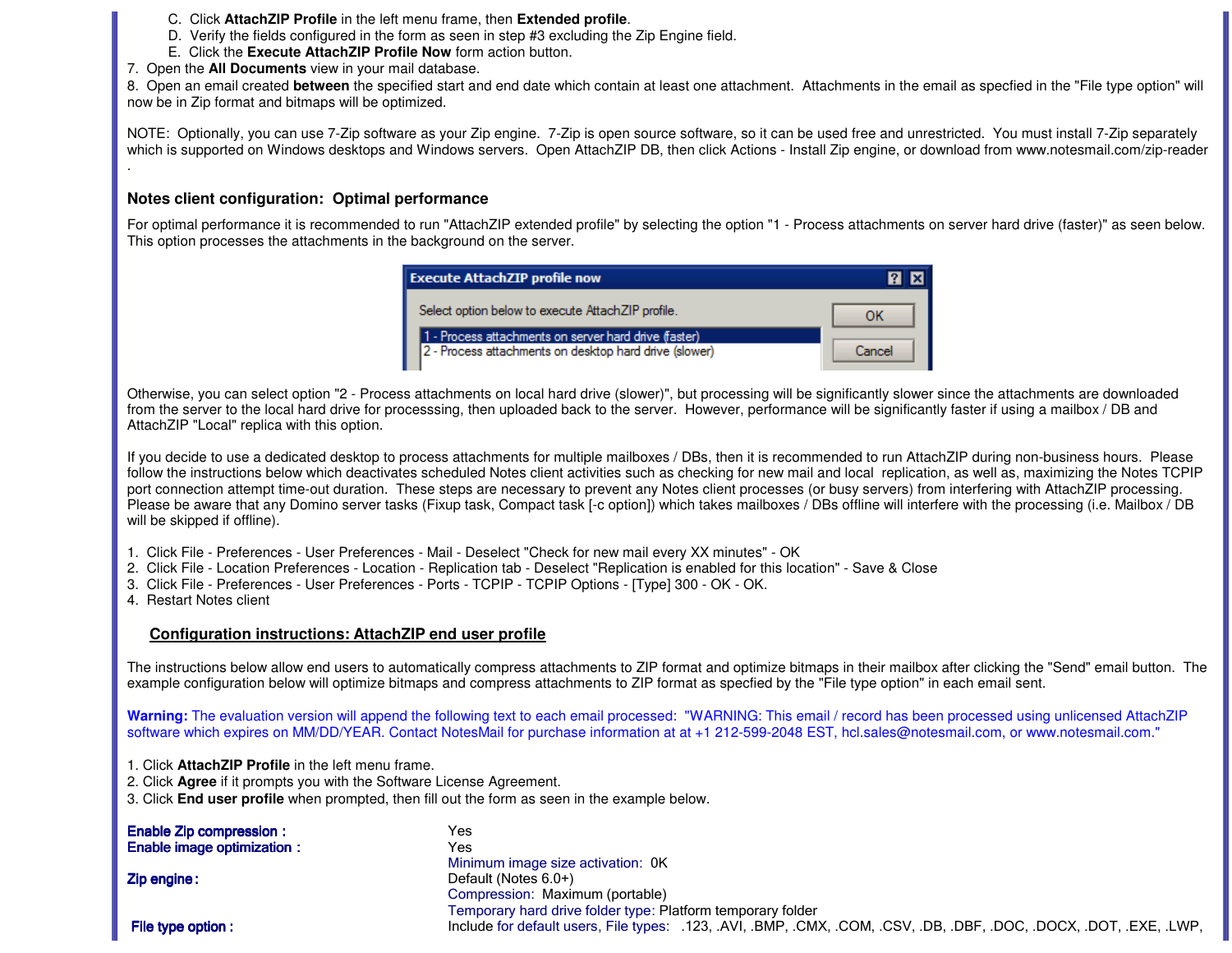.MDB, .MDE, .MPP, .NS4, .NS5, .NSF, .NTF, .PCX, .PDF, .POT, .PPS, .PPT, PPTX, .PRE, .PRZ, .PST, .RTF, .SAM, .TIF, .TXT, .VSD, .WAV, .WB1, .WK1, .WK2, .WK3, .WK4, .WKS, .WPD, .WPS, .WQ1, .WRI, .XLM, .XLS, .XLSX, .XLT, .XML Exclude for DD group 1: , File types: Exclude for DD group 2: , File types: Exclude for DD group 3: , File types: Use section for attachments : :YesMaximum attachment size : 10240 KB for default users KB for DD group 1: KB for DD group 2: KB for DD group 3: KB for DD group 4: KB for DD group 5: KB for DD group 6: KB for DD group 7: KB for DD group 8: KB for DD group 9: KB for DD group 10: User prompt message: Maximum attachment size exceeded. Send action cancelled.Destination: Re-attach to Source<br>No Display queue on screen : **n** : No. 2016 Logging : Logging:NoAppend column icon : n: No Append subject tag : g: No 4. Click the **Save & Close** form action button.**Notes client integration: AttachZIP end user profile**Steps 5 - 21 below can be performed by one of our consultants or someone on your Domino team. Otherwise, you can skip the steps and unzip & copy an AttachZIP mail **template** below to the mail server root folder. For example, the **mail12-AttachZIP.ntf** template is based on the English **Mail (R12)** 12.0 template, but includes a few code changes. If you support both Notes 12, Notes 11, Notes 10 and Notes 9 users, then all the attachments below must be unzipped & copied to the mail server root folder.NOTE: If your require a non-English mail template or your company is already using a customized mail template, for example, mail12-MyCompany.ntf, then you should proceed with steps 5 - 21 below to add the AttachZIP Notes code changes to it rather than use the attachments below.

日



mail12-AttachZIP.ntf.zip mail11-AttachZIP.ntf.zip mail9-AttachZIP.ntf.zip

冝

5. Create a non-replica copy of the server's mailbox template, for example, **mail12.ntf**, and specify a new filename, for example, **mail12-AttachZIP.ntf**. Click the database property design tab on the new copy and change the template name, for example, from **StdR12Mail** to **StdR12Mail-AttachZIP**. Change the DB title, for example, from **Mail** 

## **(R12)** to **Mail (R12) - AttachZIP end user**.

6. **Copy** the green highlighted Formula code line below to the clipboard.

 7. Open the server mailbox template, for example, **StdR12Mail-AttachZIP.ntf**, using Domino Designer and edit the **Send** Shared Action design element. Click Code - Shared Actions - Send. Erase the existing code, then **Paste** the Formula code from the clipboard.

8. Click File - Close - **Yes**.

flag := @Environment("NotesMail\_AttachZIP\_Disable"); @If(@Attachments > 0 & flag != "1"; @Do(@Command([ToolsRunMacro]; "(ZipSend)"); @Return("")); "");MEMO\_SEND:="1024"; FIELD ActionInProgress:=MEMO\_SEND;@If(@Command([FileSave]);@Command([FileCloseWindow]);@Return(""))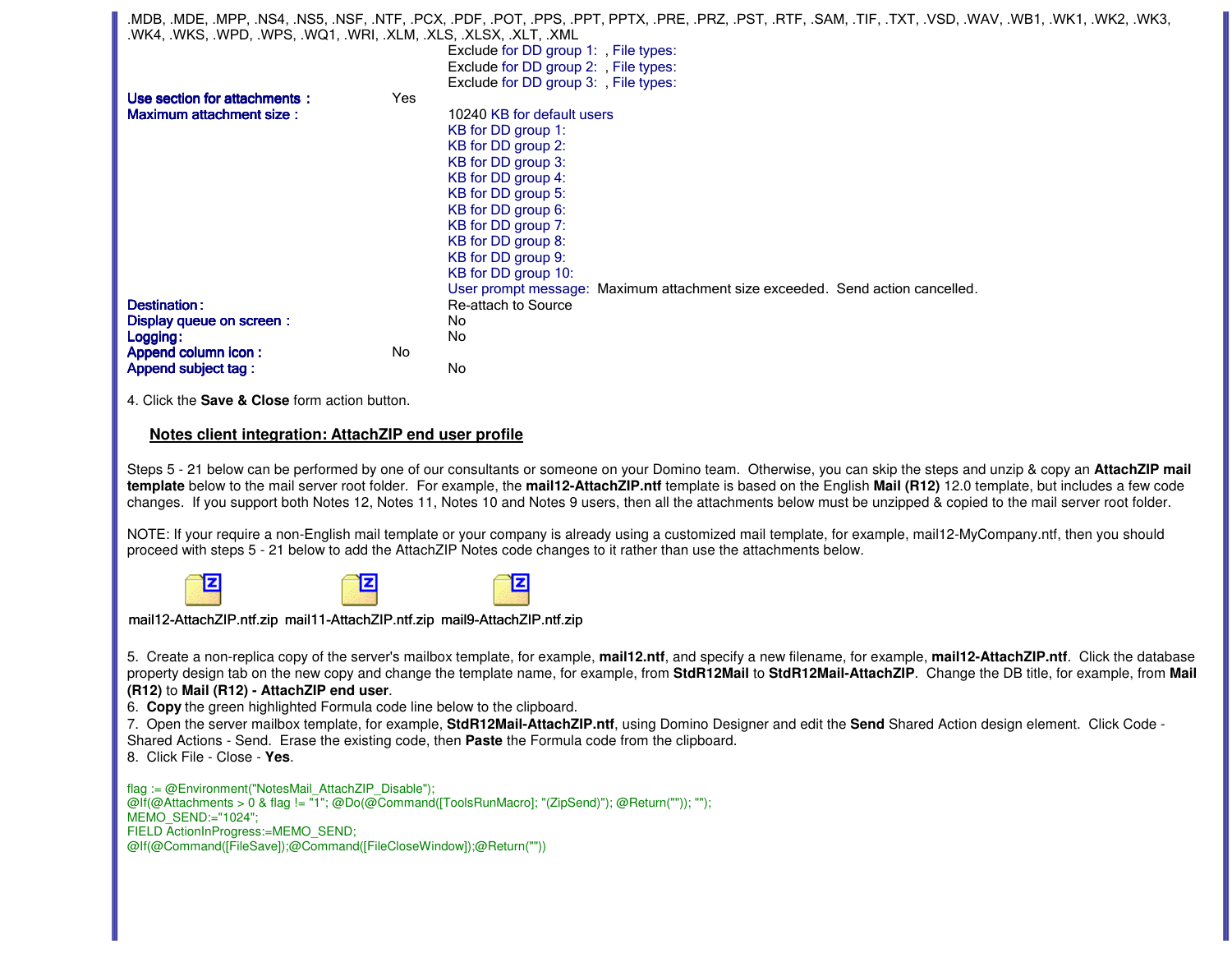| Properties x                      | <b>Problems (0 items)</b> $\times$<br>$\sqrt{2}$ Events $\times$                                                                                                                                                                                                                                                                                                                                                         |
|-----------------------------------|--------------------------------------------------------------------------------------------------------------------------------------------------------------------------------------------------------------------------------------------------------------------------------------------------------------------------------------------------------------------------------------------------------------------------|
|                                   |                                                                                                                                                                                                                                                                                                                                                                                                                          |
|                                   |                                                                                                                                                                                                                                                                                                                                                                                                                          |
| Info<br>Fields                    | Design Source                                                                                                                                                                                                                                                                                                                                                                                                            |
| $\triangle$ Design                | Inherit from the design template                                                                                                                                                                                                                                                                                                                                                                                         |
| Document Ids                      |                                                                                                                                                                                                                                                                                                                                                                                                                          |
|                                   | $\boxed{\mathbf{v}}$ Prohibit design refresh or replace to modify                                                                                                                                                                                                                                                                                                                                                        |
| 11. Click File - Close - Yes.     | 9. Copy the green highlighted Formula code line below to the clipboard.<br>10. Open the server mailbox template, for example, StdR12Mail-AttachZIP.ntf, using Domino Designer and edit the Send and File Shared Action design element. Click<br>Code - Shared Actions - Send and File. Erase the existing code, then Paste the Formula code from the clipboard.                                                          |
|                                   | flag := @Environment("NotesMail_AttachZIP_Disable");                                                                                                                                                                                                                                                                                                                                                                     |
| FIELD tmpSendandFileFolder := ""; |                                                                                                                                                                                                                                                                                                                                                                                                                          |
| <b>REM {BEGIN TRANSLATE};</b>     | @If(@Attachments > 0 & flag != "1"; @Do(@SetField("tmpSendandFileFolder"; @PickList([Folders]:[Single];"":"")); @PostedCommand([ToolsRunMacro]; "(ZipSend)"); @Return("")); "");                                                                                                                                                                                                                                         |
| $tmpTitle := "Notes";$            | tmpNoNames := "No names found to send mail to.";                                                                                                                                                                                                                                                                                                                                                                         |
| REM {END TRANSLATE};              |                                                                                                                                                                                                                                                                                                                                                                                                                          |
|                                   | tmpNumNames := @Elements(EnterSendTo) + @Elements(EnterCopyTo) + @Elements(EnterBlindCopyTo);<br>@If( tmpNumNames = 0; @Do(@Prompt([Ok];tmpTitle;tmpNoNames);@Return(""));"");                                                                                                                                                                                                                                           |
| MEMO_SEND_FILE:=2097152;          |                                                                                                                                                                                                                                                                                                                                                                                                                          |
|                                   | FIELD ActionInProgress:=MEMO_SEND_FILE;<br>@SetField("tmpSendandFileFolder"; @PickList([Folders]:[Single];"":""));                                                                                                                                                                                                                                                                                                       |
|                                   | @If(@Command([FileSave]);@Command([FileCloseWindow]);@Return(""))                                                                                                                                                                                                                                                                                                                                                        |
|                                   |                                                                                                                                                                                                                                                                                                                                                                                                                          |
| Properties x                      | $\sqrt{2}$ Events $\times$<br>Problems (0 items) $\times$                                                                                                                                                                                                                                                                                                                                                                |
|                                   |                                                                                                                                                                                                                                                                                                                                                                                                                          |
| Info                              |                                                                                                                                                                                                                                                                                                                                                                                                                          |
| Fields                            | Design Source                                                                                                                                                                                                                                                                                                                                                                                                            |
| <b>Design</b>                     | Inherit from the design template                                                                                                                                                                                                                                                                                                                                                                                         |
| Document Ids                      |                                                                                                                                                                                                                                                                                                                                                                                                                          |
|                                   | Prohibit design refresh or replace to modify                                                                                                                                                                                                                                                                                                                                                                             |
| 14. Click File - Close - Yes.     | 12. Copy the green highlighted Formula code line below to the clipboard.<br>13. Open the server mailbox template, for example, StdR12Mail-AttachZIP.ntf, using Domino Designer and edit the Save and Close Action in the _Calendar Entry Form<br>design element. Click Forms - Calendar Entry - View - Action Pane - Save and Send Invitations. Erase the existing code, then Paste the Formula code from the clipboard. |
|                                   | flag := @Environment("NotesMail_AttachZIP_Disable");<br>@lf(@Attachments > 0 & flag != "1"; @Do(@Command([ToolsRunMacro]; "(ZipSend)"); @Return("")); "");<br>FIELD SaveOptions := "";FIELD tmpAction := "2";<br>@If(@PostedCommand([FileSave]); @PostedCommand([FileCloseWindow]); "")                                                                                                                                  |
|                                   |                                                                                                                                                                                                                                                                                                                                                                                                                          |
|                                   |                                                                                                                                                                                                                                                                                                                                                                                                                          |
|                                   |                                                                                                                                                                                                                                                                                                                                                                                                                          |
|                                   |                                                                                                                                                                                                                                                                                                                                                                                                                          |
|                                   |                                                                                                                                                                                                                                                                                                                                                                                                                          |
|                                   |                                                                                                                                                                                                                                                                                                                                                                                                                          |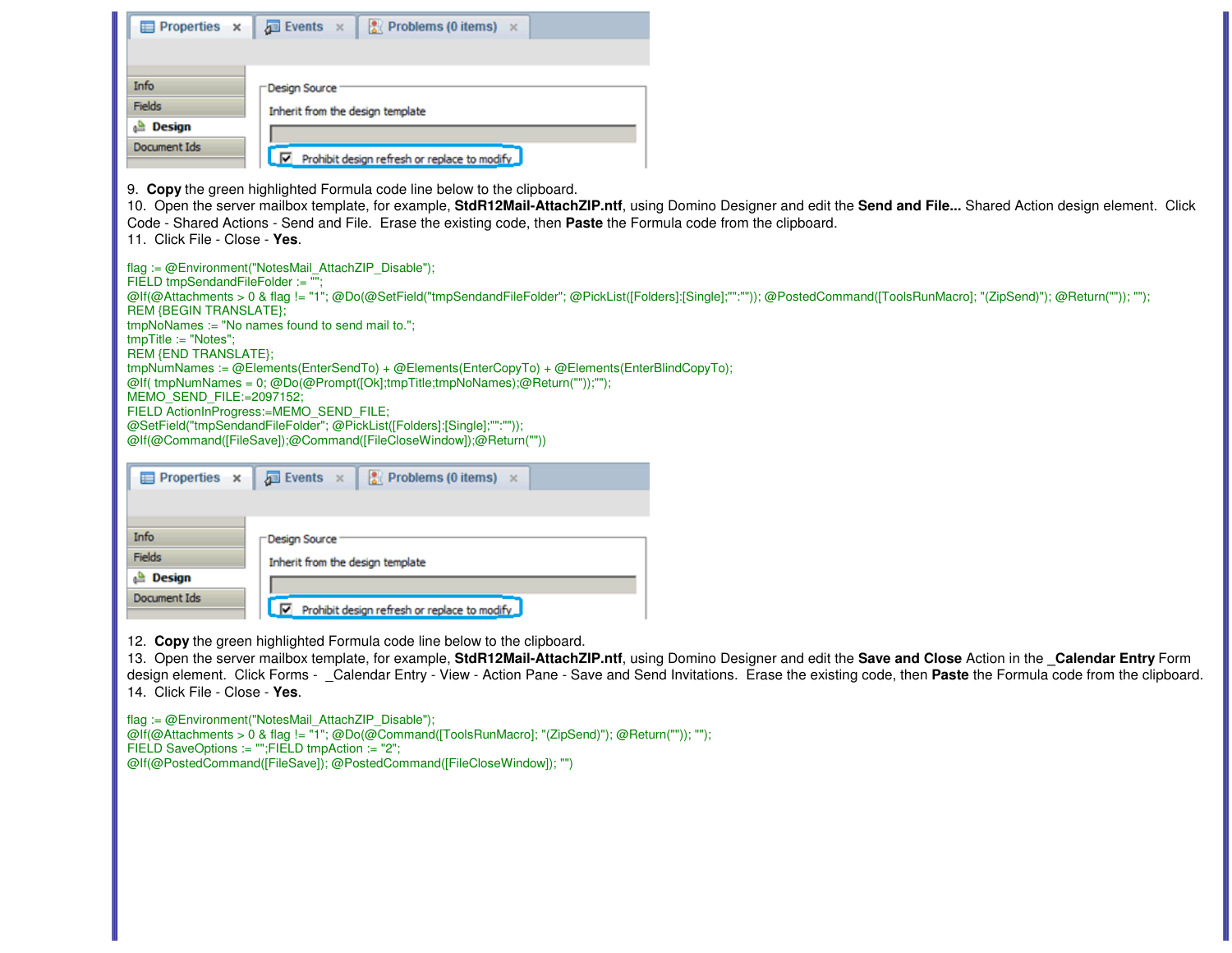| Properties x                                                                                                                                                                                                                                                                                                                                                                                                                                                                                                                                                                                                                                                                                                                                                                                                          | $\sqrt{2}$ Events $\times$<br><b>Problems (0 items)</b> $\times$                                                                                                                                                                                                                                                                                                                                                                                                                                                                                                                                                                                                                                                                                                                                                                                                                  |                                                                                                                                                                                                                                                                                                                                    |
|-----------------------------------------------------------------------------------------------------------------------------------------------------------------------------------------------------------------------------------------------------------------------------------------------------------------------------------------------------------------------------------------------------------------------------------------------------------------------------------------------------------------------------------------------------------------------------------------------------------------------------------------------------------------------------------------------------------------------------------------------------------------------------------------------------------------------|-----------------------------------------------------------------------------------------------------------------------------------------------------------------------------------------------------------------------------------------------------------------------------------------------------------------------------------------------------------------------------------------------------------------------------------------------------------------------------------------------------------------------------------------------------------------------------------------------------------------------------------------------------------------------------------------------------------------------------------------------------------------------------------------------------------------------------------------------------------------------------------|------------------------------------------------------------------------------------------------------------------------------------------------------------------------------------------------------------------------------------------------------------------------------------------------------------------------------------|
| Info                                                                                                                                                                                                                                                                                                                                                                                                                                                                                                                                                                                                                                                                                                                                                                                                                  | Design Source                                                                                                                                                                                                                                                                                                                                                                                                                                                                                                                                                                                                                                                                                                                                                                                                                                                                     |                                                                                                                                                                                                                                                                                                                                    |
| Fields                                                                                                                                                                                                                                                                                                                                                                                                                                                                                                                                                                                                                                                                                                                                                                                                                | Inherit from the design template                                                                                                                                                                                                                                                                                                                                                                                                                                                                                                                                                                                                                                                                                                                                                                                                                                                  |                                                                                                                                                                                                                                                                                                                                    |
| $\triangle$ Design                                                                                                                                                                                                                                                                                                                                                                                                                                                                                                                                                                                                                                                                                                                                                                                                    |                                                                                                                                                                                                                                                                                                                                                                                                                                                                                                                                                                                                                                                                                                                                                                                                                                                                                   |                                                                                                                                                                                                                                                                                                                                    |
| Document Ids                                                                                                                                                                                                                                                                                                                                                                                                                                                                                                                                                                                                                                                                                                                                                                                                          | Prohibit design refresh or replace to modify                                                                                                                                                                                                                                                                                                                                                                                                                                                                                                                                                                                                                                                                                                                                                                                                                                      |                                                                                                                                                                                                                                                                                                                                    |
| code from the clipboard.<br>17. Click File - Close - Yes.                                                                                                                                                                                                                                                                                                                                                                                                                                                                                                                                                                                                                                                                                                                                                             | 15. Copy the green highlighted Formula code line below to the clipboard.                                                                                                                                                                                                                                                                                                                                                                                                                                                                                                                                                                                                                                                                                                                                                                                                          | 16. Open the server mailbox template, for example, StdR12Mail-AttachZIP.ntf, using Domino Designer and edit both the Save and Send Invitations Action in the<br>Calendar Entry Form design element. Click Forms - Calendar Entry - View - Action Pane - Save and Send Invitations. Erase the existing code, then Paste the Formula |
| @PostedCommand([FileCloseWindow]); "")                                                                                                                                                                                                                                                                                                                                                                                                                                                                                                                                                                                                                                                                                                                                                                                | flag := @Environment("NotesMail_AttachZIP_Disable");<br>@If(@Attachments > 0 & flag != "1"; @Do(@Command([ToolsRunMacro]; "(ZipSend)"); @Return("")); "");<br>FIELD tmpAction := "6";@If(@PostedCommand([FileSave]);                                                                                                                                                                                                                                                                                                                                                                                                                                                                                                                                                                                                                                                              |                                                                                                                                                                                                                                                                                                                                    |
| 21. Click File - Close - Yes.                                                                                                                                                                                                                                                                                                                                                                                                                                                                                                                                                                                                                                                                                                                                                                                         | 18. Copy the green highlighted Formula code below to the clipboard.<br>seen below. Click Code - Agents - New Agent. Type (ZipSend) as the agent name, then click OK. Paste the Formula code from the clipboard.<br>20. Change Trigger to "Agent list selection", then change target to "None" as seen below.                                                                                                                                                                                                                                                                                                                                                                                                                                                                                                                                                                      | 19. Open the server mailbox template, for example, mail12-AttachZIP.ntf, using Domino Designer and create a a NEW Agent design element with the agent properties as                                                                                                                                                                |
| Sub Initialize<br>Const zipMasterFile = "azip.nsf"<br>Const Title = "AttachZIP"<br>Dim session As New NotesSession<br>Dim ws As New NotesUIWorkspace<br>Dim uiDB As NotesUIDatabase<br>Dim uidoc As NotesUIDocument<br>Dim db As NotesDatabase<br>Dim dbZip As New NotesDatabase("", "")<br>Dim agent As NotesAgent<br>Dim doc As NotesDocument<br>Dim installFlag, calFlag As Boolean<br>Dim formula1 As Variant<br>Dim numAttach As Integer<br>Dim item As NotesItem<br>On Error GoTo Errhandle<br>Set db = session.CurrentDatabase<br>Set uidoc = ws.CurrentDocument<br>Set doc = session.DocumentContext<br>mailServer = db.Server<br>Call dbZip.Open(mailServer, zipMasterFile)<br>$formula1 = Evaluate( @Attachusetts , doc)$<br>$numAttack = formula1(0)$<br>' Support Calendar Entry<br>$doc.tmpAction = "6"$ | Const statusBarMsg = "Compressing email message Please wait"<br>Dim mailServer, encryptVAR, MEMO_SEND, MEMO_DRAFT, MEMO_STATIONERYSAVE, userFold, MsgErr As String<br>Dim MaxAttachMsg, MaxAttachSize, MaxAttachFile, MaxAttachCurrentSize, Msg As String<br>If dbZip.IsOpen Then installFlag = True Else installFlag = False<br>If doc.IsEncrypted Then encryptVAR = "1" Else encryptVAR = ""<br>Set item = doc.ReplaceItemValue("Encrypt", "")<br>Call session.SetEnvironmentVar("AttachZIP MailFile", db.filepath)<br>Call session.SetEnvironmentVar("AttachZIP DocID", doc.UniversalID)<br>Call session.SetEnvironmentVar("AttachZIP_Encrypt", encryptVAR)<br>If doc. Form(0) = "Appointment" Then calFlag = True Else calFlag = False<br>Call session.SetEnvironmentVar("AttachZIP CalendarEntry", Str(calFlag))<br>If calFlag And (numAttach $<$ 0 Or Not installFlag) Then |                                                                                                                                                                                                                                                                                                                                    |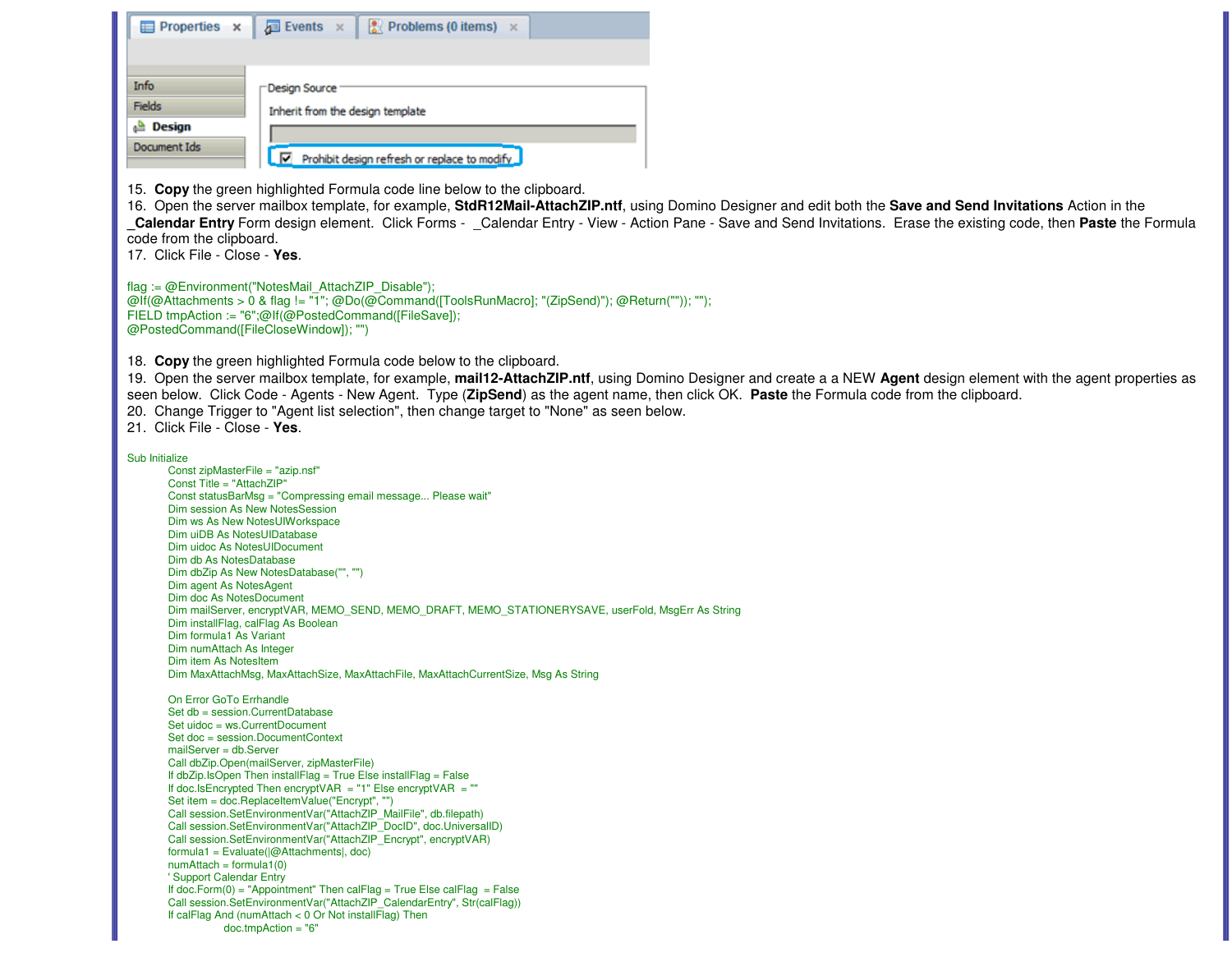Call uidoc.Refresh Set item = doc.ReplaceItemValue("Encrypt", encryptVAR)Call uidoc.Close(True)Exit SubEnd If If calFlag And numAttach > 0 Thendoc.SaveOptions = ""doc.tmpAction = "2" Call uidoc.RefreshCall uidoc.Save If Not ws.IsEmbeddedInsideWCT Then Call ws.OpenDatabase(mailServer, zipMasterFile, "CompressView")Set agent = dbZip.GetAgent("AttachZIP")Print statusBarMsg agent.Run Call uidoc.Close(True) Exit Sub End If ' Support Email and Stationary  $MEMO$  SEND = "" MEMO\_DRAFT = "4096" MEMO\_STATIONERYSAVE = "16" Set item = New NotesItem(doc, "ActionInProgress", "") If doc.EnterSendTo(0) <> "" Then doc.SendTo = doc.EnterSendTo If doc.EnterCopyTo(0) <> "" Then doc.CopyTo = doc.EnterCopyTo If doc.EnterBlindCopyTo(0) <> "" Then doc.BlindCopyTo = doc.EnterBlindCopyToIf doc.Form(0) = "Personal Stationery" Then doc.ActionInProgress = MEMO\_STATIONERYSAVECall uidoc.Refresh Set item = doc.ReplaceItemValue("Encrypt", encryptVAR)Call uidoc.Close(True)Exit SubEnd If doc.ActionInProgress = MEMO\_DRAFT If doc.HasItem("PostedDate") Then Set item = doc.GetFirstItem("PostedDate")Call item.Remove End If Call uidoc.Refresh If numAttach < 1 Or Not installFlag Then MEMO\_SEND = "1024" doc.ActionInProgress = MEMO\_SEND Set item = doc.ReplaceItemValue("Encrypt", encryptVAR)Call uidoc.Close(True)Exit Sub End If Call uidoc.Save userFold = doc.tmpSendandFileFolder(0) If userFold <> "" Then Call ws.folder(userFold, True) If Not ws.IsEmbeddedInsideWCT Then Call ws.OpenDatabase(mailServer, zipMasterFile, "CompressView")Set agent = dbZip.GetAgent("AttachZIP")Print statusBarMsg agent.Run Call uidoc.Close(True) MaxAttachSize = session.GetEnvironmentString("AttachZIP\_MaxAttachSize")If MaxAttachSize <> "" Then MaxAttachMsg = session.GetEnvironmentString("AttachZIP\_MaxAttachMsg") MaxAttachCurrentSize = session.GetEnvironmentString("AttachZIP\_MaxAttachCurrentSize")MaxAttachFile = session.GetEnvironmentString("AttachZIP\_MaxAttachFile") Msg = "Size: " & Chr(9) & MaxAttachCurrentSize & " MB" & Chr(13) & "Limit: " & Chr(9) & MaxAttachSize & " MB" & Chr(13) & "File: " & Chr(9) & MaxAttachFile MsgBox MaxAttachMsg & Chr(13) & Chr(13) & Msg, 48, Title & " - " & "Maximum attachment size exceeded"Print Title & " - Maximum attachment size exceeded - " & MaxAttachMsg End If Exit Sub Errhandle: MsgErr = Title & " - Error" & Str(Err) & ": " & Error\$MsgBox MsgErrPrint MsgErrExit Sub End Sub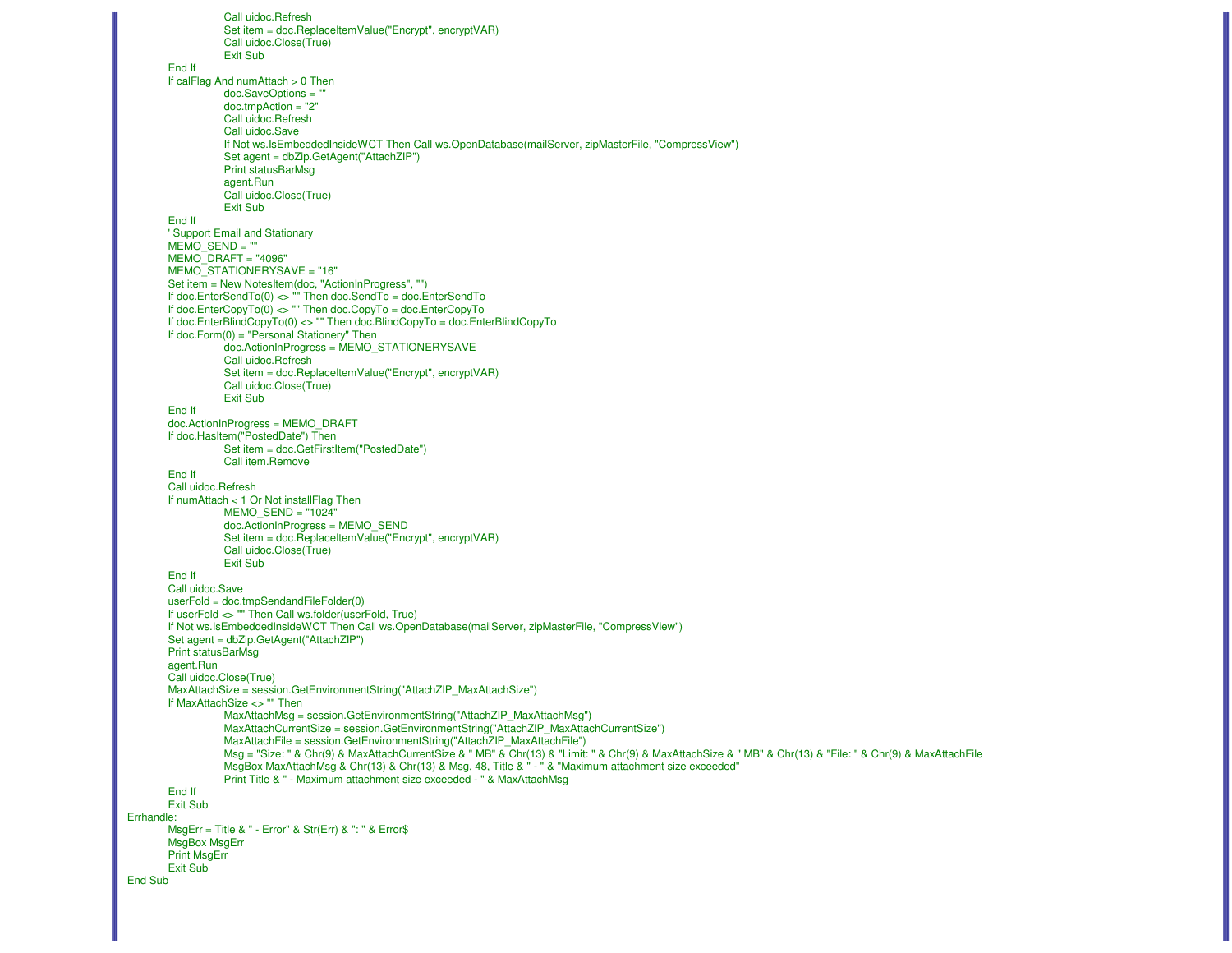| New Agent<br>×                                                                                                                                                                                                                                                                                                           |                                                                                                                                                                                                                                                                                                                                                 |
|--------------------------------------------------------------------------------------------------------------------------------------------------------------------------------------------------------------------------------------------------------------------------------------------------------------------------|-------------------------------------------------------------------------------------------------------------------------------------------------------------------------------------------------------------------------------------------------------------------------------------------------------------------------------------------------|
| <b>New Agent</b>                                                                                                                                                                                                                                                                                                         | Allow remo<br>ZipSend<br><b>Name:</b>                                                                                                                                                                                                                                                                                                           |
| (i) Create a new Agent.                                                                                                                                                                                                                                                                                                  | Alias:                                                                                                                                                                                                                                                                                                                                          |
|                                                                                                                                                                                                                                                                                                                          | <b>Comment:</b>                                                                                                                                                                                                                                                                                                                                 |
| (ZipSend)<br><u>N</u> ame:                                                                                                                                                                                                                                                                                               | Runtime<br>Options                                                                                                                                                                                                                                                                                                                              |
| Alias:                                                                                                                                                                                                                                                                                                                   | <b>◎</b> On event<br>○ On schedule<br><b>Trigger:</b><br>Shared                                                                                                                                                                                                                                                                                 |
| Comment:                                                                                                                                                                                                                                                                                                                 | <b>Agent list selection</b><br>٧<br>Store sea                                                                                                                                                                                                                                                                                                   |
| LotusScript<br>Type:                                                                                                                                                                                                                                                                                                     | Store hic<br>Edit settings                                                                                                                                                                                                                                                                                                                      |
| Mail (12) - AttachZIP end user: \\NOTES01/NotesMail\mail12-attachzip.ntf<br>Application:                                                                                                                                                                                                                                 | Run in b<br>None<br>Target:<br>v<br>$\Box$ Profile th                                                                                                                                                                                                                                                                                           |
|                                                                                                                                                                                                                                                                                                                          |                                                                                                                                                                                                                                                                                                                                                 |
| <b>D</b> isable<br>$\mathbb Z$ Sign<br><b>New Agent</b><br>$\mathscr{D}$ Enable                                                                                                                                                                                                                                          |                                                                                                                                                                                                                                                                                                                                                 |
| Type<br>Alias<br>Name                                                                                                                                                                                                                                                                                                    |                                                                                                                                                                                                                                                                                                                                                 |
| (ZipSend)<br>LotusScript                                                                                                                                                                                                                                                                                                 |                                                                                                                                                                                                                                                                                                                                                 |
|                                                                                                                                                                                                                                                                                                                          | Inheritance                                                                                                                                                                                                                                                                                                                                     |
| $\sqrt{\frac{6}{6}}$ Problems (0 items) $\times$<br>$\sqrt{2}$ Events $\times$<br>Properties x                                                                                                                                                                                                                           | Inherit design from master template                                                                                                                                                                                                                                                                                                             |
|                                                                                                                                                                                                                                                                                                                          | Template name StdR12Mail<br>Template version is 12.0 (04/26/2021)                                                                                                                                                                                                                                                                               |
| Info                                                                                                                                                                                                                                                                                                                     |                                                                                                                                                                                                                                                                                                                                                 |
| Design Source<br>Fields                                                                                                                                                                                                                                                                                                  | Refresh design on admin server only                                                                                                                                                                                                                                                                                                             |
| Inherit from the design template<br><b>Design</b>                                                                                                                                                                                                                                                                        | Database file is a master template                                                                                                                                                                                                                                                                                                              |
| Document Ids<br>Prohibit design refresh or replace to modify                                                                                                                                                                                                                                                             | Template name StdR12Mail-AttachZIP<br>List as advanced template in 'New Application' dialog                                                                                                                                                                                                                                                     |
|                                                                                                                                                                                                                                                                                                                          |                                                                                                                                                                                                                                                                                                                                                 |
| is recommend to ensure folder designs are upgraded.<br>i.e. LOAD CONVERT -u -d mail\user.nsf * mail12-AttachZIP.ntf<br>i.e. LOAD CONVERT -u -d mail\ * mail12-AttachZIP.ntf                                                                                                                                              | 21. Change user mailboxes to the new template either manually using the database property design tab, or automatically as seen in the example below. NOTE: If you<br>manually change the user mailbox designs they should automatically refresh overnight during the default scheduled Domino Design task. However, the Domino Convert task     |
| 22. Notify local mailbox users to replicate both their mailbox and AttachZIP (azip.nsf), then restart Notes. This will help prevent any possible issues after the upgrade.                                                                                                                                               |                                                                                                                                                                                                                                                                                                                                                 |
| iNotes web integration: AttachZIP end user profile                                                                                                                                                                                                                                                                       |                                                                                                                                                                                                                                                                                                                                                 |
| The steps below can be performed by one of our consultants or someone on your Domino team.                                                                                                                                                                                                                               |                                                                                                                                                                                                                                                                                                                                                 |
| 1. Add the notes.ini parameter to your Domino mail server: iNotes WA QueryAgents=1<br>2. Copy the green highlighted LotusScript code below to the clipboard.<br>left objects window, select all contents in right Initialize window, then Paste the LotusScript code from the clipboard.<br>4. Click File - Close - Yes. | 3. Open the server mailbox template, for example, mail12-AttachZIP.ntf, using Domino Designer and create a a NEW Agent design element with the agent properties as<br>seen below. Click Code - Agents - New Agent. The agent name must be (ZipSend-iNotes). Verify the agent Type is set to LotusScript, then click OK. Click Initilaize in the |
| Sub Initialize<br>Const zipMasterFile = "azip.nsf"<br>Dim session As New NotesSession<br>Dim db As NotesDatabase<br>Dim dbZip As New NotesDatabase("", "")                                                                                                                                                               |                                                                                                                                                                                                                                                                                                                                                 |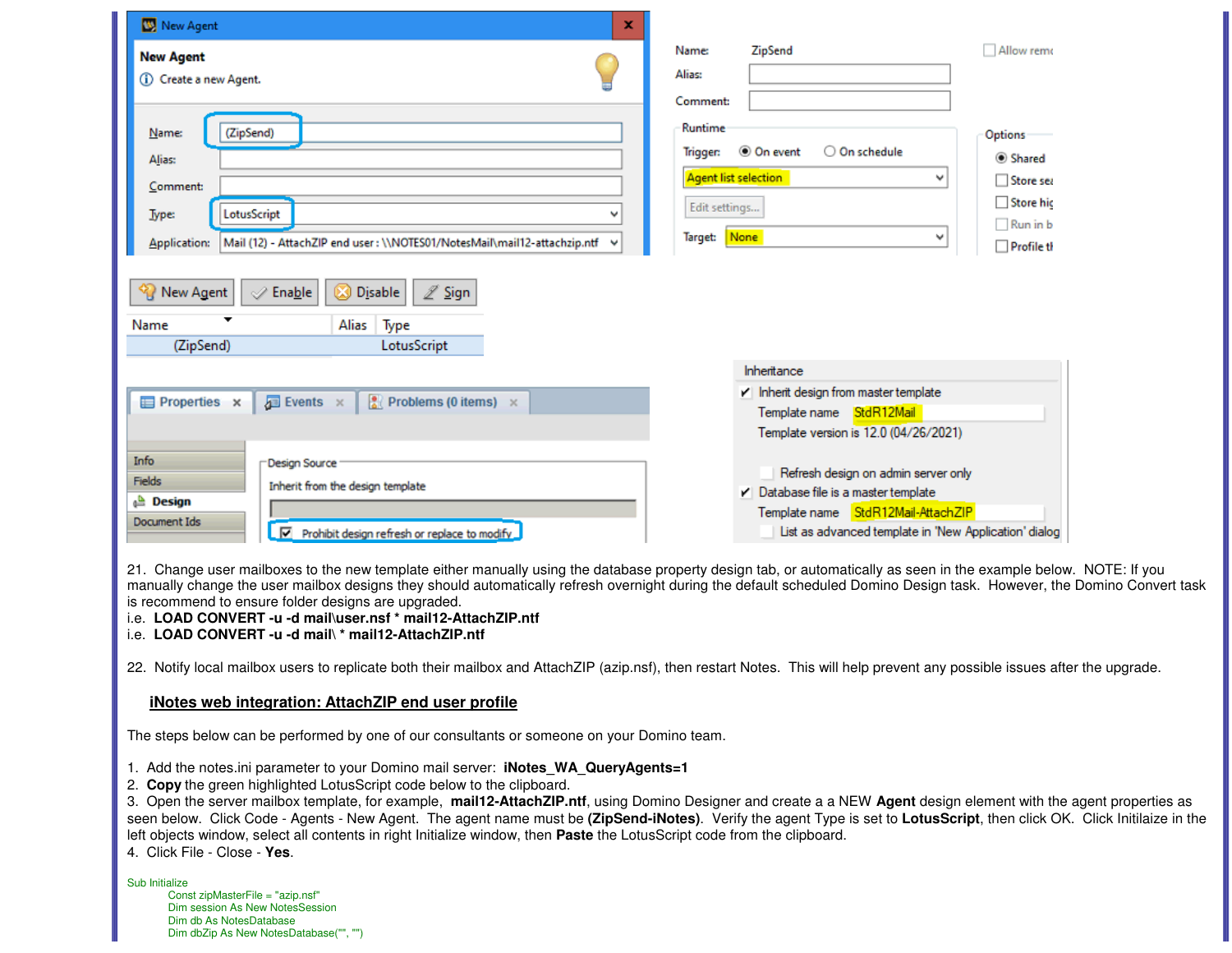Dim doc, docEndUserProfile, dociNotesProfile, docPrefProfile, docDFR As NotesDocumentDim mailServer, encryptVAR, subjectDFR As StringDim item As NotesItem Dim formula1 As Variant Dim key, remoteUser As StringDim agentZip As NotesAgent Dim rtitem As NotesRichTextItemOn Error GoTo Errhandle Set doc = session.DocumentContext' Disable iNotes from natively sending email if attachments found, or if saving as Draftformula1 = Evaluate(|@Attachments|, doc) If formula1(0) = 0 Or doc.MailOptions(0) = "0" Then Exit Sub Else doc.MailOptions = "0"Set db = session.CurrentDatabasemailServer = db.Server Call dbZip.Open(mailServer, zipMasterFile)If Not dbZip.IsOpen Then doc.MailOptions = "1" MsgBox "AttachZIP iNotes Error: AttachZIP end user profile cancelled. Cannnot open " & zipMasterFile & " on " & mailServer &\_". DB missing, Domino task locked DB, or DB is corrupt." Exit Sub End If Set docEndUserProfile = dbZip.GetProfileDocument("Server Cookies", "End User")' Allow iNotes to natively sending email if AttachZIP end user profile is disabledIf docEndUserProfile.Status(0) = "Disabled" Then doc.MailOptions = "1" MsgBox "AttachZIP iNotes Warning: AttachZIP end user profile is disabled. Change Status field value to Enabled."Exit SubEnd If If doc.IsEncrypted Then encryptVAR = "1" Else encryptVAR = "" Set item = doc.ReplaceItemValue("Encrypt", "") If encryptVAR = "1" Then Call doc.save(True, False)' Insert the email details on the push/pop queue: mail file, UNID, encrypt flag, usernameSet dociNotesProfile = dbZip.GetProfileDocument("iNotes")If dociNotesProfile Is Nothing Then Set dociNotesProfile = New NotesDocument(dbZip)dociNotesProfile.iNotesQueue = "" Call dociNotesProfile.save(True, False) Set dociNotesProfile = dbZip.GetProfileDocument("iNotes")End If Set docPrefProfile = db.GetProfileDocument("CalendarProfile")remoteUser = docPrefProfile.Owner(0) ' Allow iNotes to natively send email if mailbox owner missingIf remoteUser = "" Then doc.MailOptions = "1" MsgBox "AttachZIP iNotes Error: AttachZIP end user profile cancelled. Mailbox owner is mising. Specify owner in mailbox preferences."Exit SubEnd If key = db.filepath & "~" & doc.UniversalID & "~" & encryptVAR & "~" & remoteUser dociNotesProfile.PushKey = key formula1 = Evaluate(|@Trim(PushKey : iNotesQueue)|, dociNotesProfile)dociNotesProfile.iNotesQueue = formula1Call dociNotesProfile.save(True, False)' Call agent in AttachZIP to start processing attachmentsCall doc.save(True, False) Set agentZip = dbZip.GetAgent("AttachZIP")If agentZip.Run(doc.UniversalID) = 0 Then If doc.HasItem("AttachZIP\_iNotesMaxAttachSize") Then Set docDFR = New NotesDocument(db)docDFR.Principal = "Mail Router"docDFR.SendTo = doc.From(0) subjectDFR = "DELIVERY FAILURE: Router: Unable To dispatch message. Zip attachment size exceeds" & doc.AttachZIP\_iNotesMaxAttachSize(0) & " KBytes"docDFR.Subject = subjectDFR Set rtitem = New NotesRichTextItem(docDFR, "Body")Call rtitem.AppendText("Attachment """ & doc.AttachZIP\_iNotesMaxAttachFilename(0) & """ is too large. Contact your server administrator if you need to send a file larger than" & doc.AttachZIP\_iNotesMaxAttachSize(0) & " KBytes.") Call rtitem.AddNewLine(2) Call rtitem.AppendText("Subject: " & doc.Subject(0))Call rtitem.AddNewLine(2)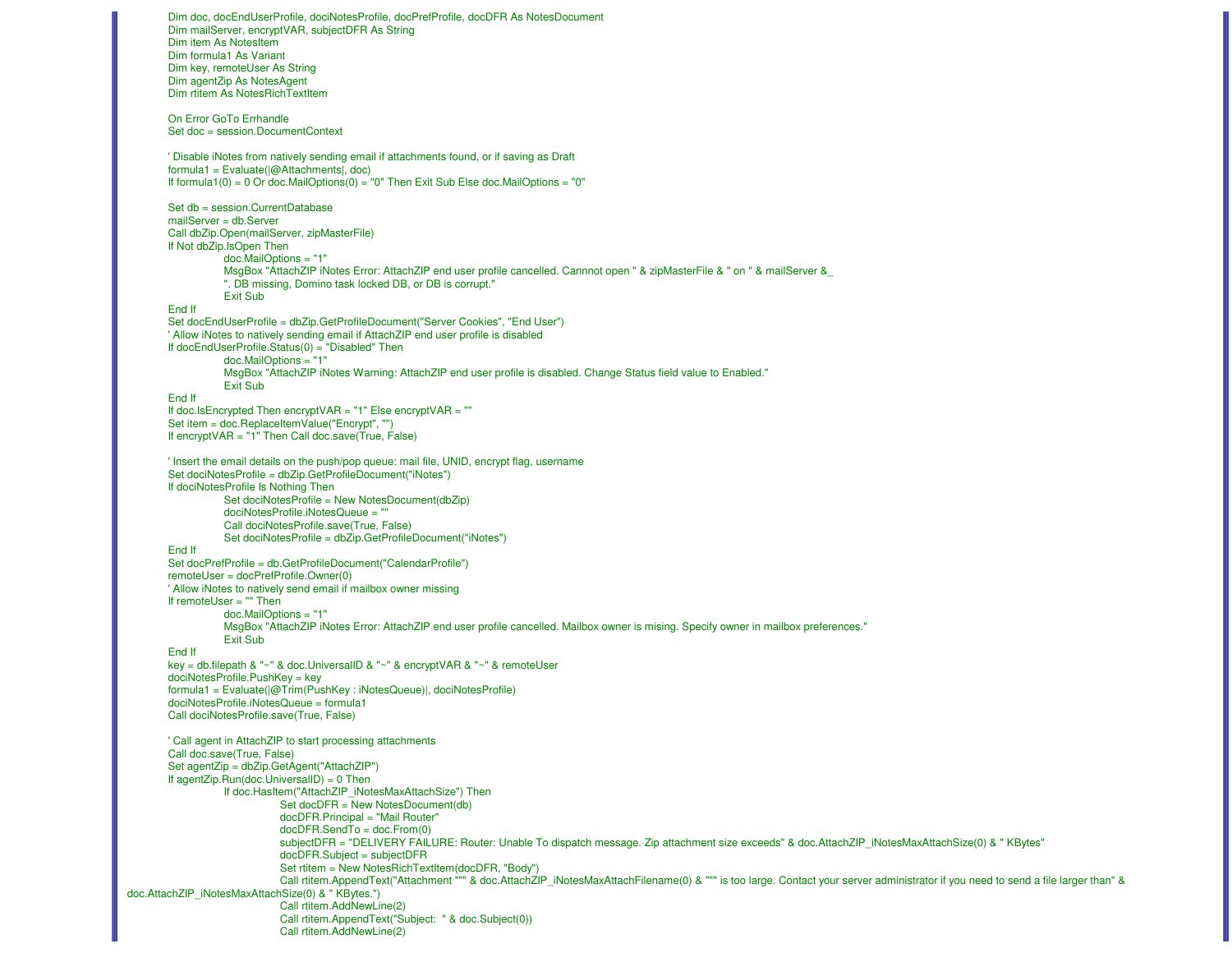|                                             | Call rtitem.AppendText("Your message was saved in Drafts.")<br>Call rtitem.AddNewLine(2)<br>Call rtitem.AppendDocLink(doc, doc.Subject(0))<br>Call docDFR.Send(False)<br>Exit Sub                                                                                                                                                                                                                                                     |                                          |  |
|---------------------------------------------|---------------------------------------------------------------------------------------------------------------------------------------------------------------------------------------------------------------------------------------------------------------------------------------------------------------------------------------------------------------------------------------------------------------------------------------|------------------------------------------|--|
|                                             | <b>Else</b><br>If doc.HasItem("AttachZIP_iNotesMaxAttachSize") Then Call doc.RemoveItem("AttachZIP_iNotesMaxAttachSize")<br>If doc.HasItem("AttachZIP iNotesMaxAttachFilename") Then Call doc.RemoveItem("AttachZIP iNotesMaxAttachFilename")<br>$doc.PostedDate = Now()$<br>Call doc.Send(False)<br><b>Exit Sub</b>                                                                                                                  |                                          |  |
|                                             | End If                                                                                                                                                                                                                                                                                                                                                                                                                                |                                          |  |
| Else                                        | MsgBox "AttachZIP iNotes Error: Notes agent 'AttachZIP' did not run successfully in " & zipMasterFile & " on " & mailServer &                                                                                                                                                                                                                                                                                                         |                                          |  |
| End If<br><b>Exit Sub</b>                   | ". Verify settings in DD - Server Document - Server Tasks - Agent Manager."                                                                                                                                                                                                                                                                                                                                                           |                                          |  |
| <b>Resume Next</b><br>End Sub               | 'Use the Err function to return the error number and<br>' the Error\$ function to return the error message.<br>' Err 4000: Error can be ignored since iNotes UI not aware of AttachZIP integration<br>If Err <> 4000 Then MsgBox "AttachZIP iNotes Error" & Str(Err) & ": " & Error\$<br>If Err = 4000 Then MsgBox "AttachZIP iNotes message: Ignore attachment and Fixup error below. iNotes UI not aware of AttachZIP integration." |                                          |  |
| New Agent                                   | x                                                                                                                                                                                                                                                                                                                                                                                                                                     |                                          |  |
| <b>New Agent</b><br>(i) Create a new Agent. | <b>KUHUHC</b>                                                                                                                                                                                                                                                                                                                                                                                                                         |                                          |  |
| Name:                                       | © On event<br>Trigger:<br>(ZipSend-iNotes)                                                                                                                                                                                                                                                                                                                                                                                            | Options<br>O On schedule<br>⊙ Shared     |  |
| Alias:                                      | Agent list selection                                                                                                                                                                                                                                                                                                                                                                                                                  | $\blacktriangledown$<br>$\Box$ Store sea |  |
| Comment:                                    | Edit settings                                                                                                                                                                                                                                                                                                                                                                                                                         | $\Box$ Store hig                         |  |
| <b>Type:</b>                                | Target: None<br>LotusScript<br>$\checkmark$                                                                                                                                                                                                                                                                                                                                                                                           | $\Box$ Run in ba<br>$\blacktriangledown$ |  |
|                                             |                                                                                                                                                                                                                                                                                                                                                                                                                                       | $\Box$ Profile thi                       |  |
| Application:                                | @Commands may be used in this type of agent<br>Mail (12) - AttachZIP end user : \\NOTES01/NotesMail\mail12-attachzip.ntf                                                                                                                                                                                                                                                                                                              |                                          |  |
| Properties x                                | $\frac{1}{2}$ Problems (0 items) $\times$<br>$\Box$ Events $\times$                                                                                                                                                                                                                                                                                                                                                                   |                                          |  |
| Info                                        |                                                                                                                                                                                                                                                                                                                                                                                                                                       |                                          |  |
| <b>Fields</b>                               | Design Source                                                                                                                                                                                                                                                                                                                                                                                                                         |                                          |  |
| <b>Design</b>                               | Inherit from the design template                                                                                                                                                                                                                                                                                                                                                                                                      |                                          |  |
| Document Ids                                | Prohibit design refresh or replace to modify                                                                                                                                                                                                                                                                                                                                                                                          |                                          |  |

5. AttachZIP iNotes users are enabled / disabled using a **Domino Policy Mail Settings** document. **Requirement:** The users must be using the server mailbox template, for<br>example, **mail12-AttachZIP.ntf** or **mail11-AttachZI** 

A. iNotes 12/11 mailbox users: Create a Mail Settings document applied to a policy, click HCL iNotes and in the Basics tab, add the name of the extension forms file<br>to the Extension Forms File Name field as seen below. i.e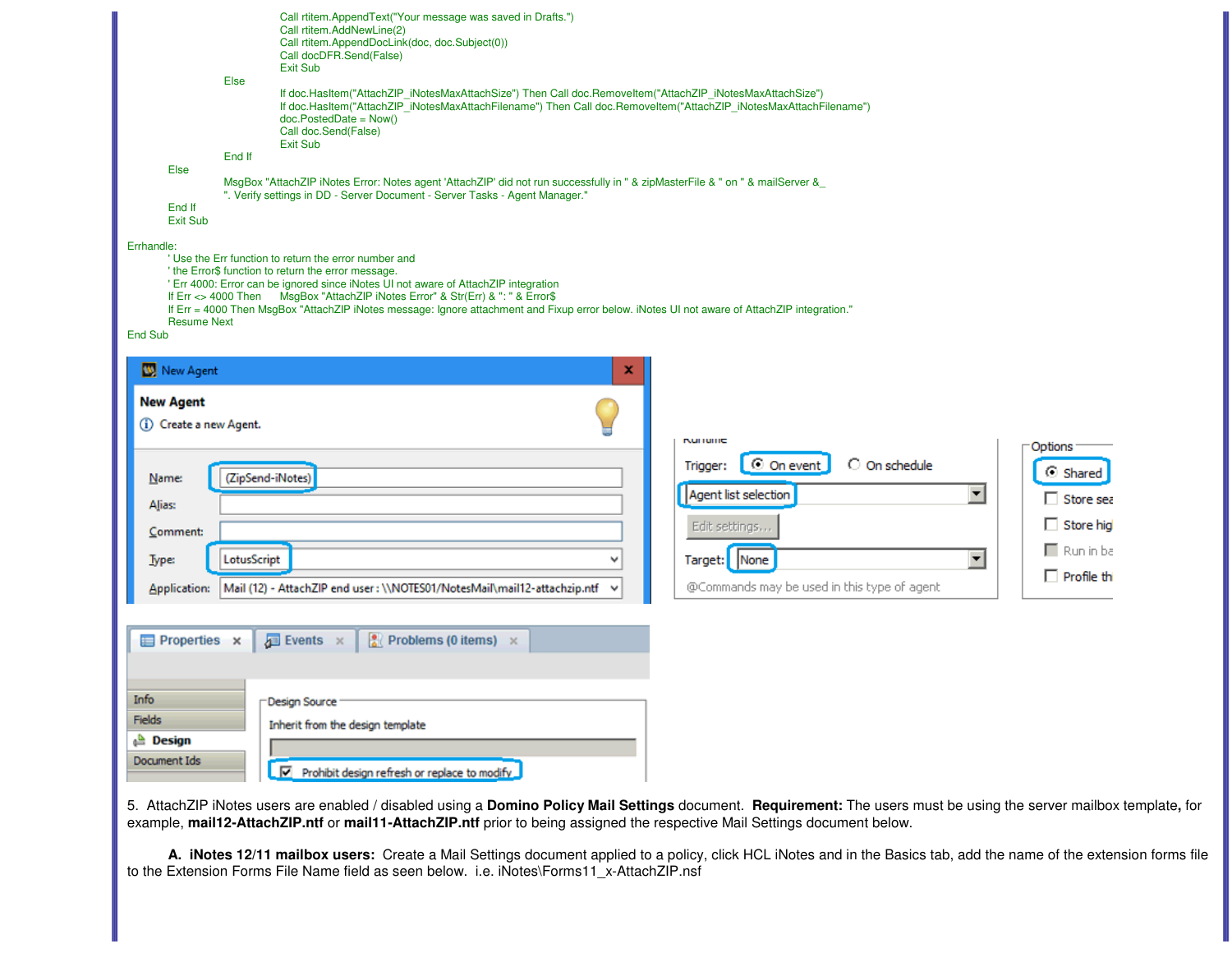|                                                                                        | <b>Customization</b>                                                                  |                                                                                                                                              | How to apply this setting:                                                                                                                                                                                                                                                                                                                        |  |
|----------------------------------------------------------------------------------------|---------------------------------------------------------------------------------------|----------------------------------------------------------------------------------------------------------------------------------------------|---------------------------------------------------------------------------------------------------------------------------------------------------------------------------------------------------------------------------------------------------------------------------------------------------------------------------------------------------|--|
|                                                                                        | Extension Forms File Name:                                                            | "iNotes/Forms11_x-attachzip.nsf』                                                                                                             | Set value whenever modified                                                                                                                                                                                                                                                                                                                       |  |
|                                                                                        | the Extension Forms File Name field as seen below. i.e. iNotes\Forms9_x-AttachZIP.nsf |                                                                                                                                              | B. iNotes 9 mailbox users: Create a Mail Settings document applied to a policy, click HCL iNotes and in the Basics tab, add the name of the extension forms file to                                                                                                                                                                               |  |
|                                                                                        | Customization                                                                         |                                                                                                                                              | How to apply this setting:                                                                                                                                                                                                                                                                                                                        |  |
|                                                                                        | <b>Extension Forms File Name:</b>                                                     | "iNotes/Forms9_x-attachzip.nsf』                                                                                                              | Set initial value                                                                                                                                                                                                                                                                                                                                 |  |
|                                                                                        |                                                                                       | 6. Issue the server console command to flush the server database cache: DBCACHE FLUSH                                                        |                                                                                                                                                                                                                                                                                                                                                   |  |
|                                                                                        |                                                                                       | iNotes folder. Warning: The iNotes Extensions Forms DB filename is case sensitive on Linux and AIX servers.                                  | 7. Unzip and copy the AttachZIP iNotes Extension Forms DB to the mail server iNotes folder. The DB is based on the native English iNotes Extenstion Forms template,<br>but includes a minor code change. If you support both iNotes 12/11 and iNotes 9 users, then both of the attachments below must be unzipped and copied to the mail server   |  |
| attachments below.                                                                     |                                                                                       |                                                                                                                                              | NOTE: : If your require a non-English iNotes Extensions Forms DB, or your iNotes folder already contains, for example, Forms11_x.nsf, which might contain iNotes<br>customizations implemented by your company, then you should proceed to steps A thru C below to add the AttachZIP iNotes minor code change to it rather than use the           |  |
|                                                                                        | Forms11_x-AttachZIP.nsf.zip Forms9_x-AttachZIP.nsf.zip                                |                                                                                                                                              |                                                                                                                                                                                                                                                                                                                                                   |  |
| Optional<br>C. Click File - Close - Yes.                                               | A. Copy the green highlighted Formula code line below to the clipboard.               | then Paste the code from the clipboard to the bottom of the existing code displayed on the subform.                                          | B. Open your mail server's, for example, iNotes\Forms11_x.nsf, using Domino Designer. Click Shared Elements - Subforms - Custom_MailMemoDictionary_Lite,                                                                                                                                                                                          |  |
| <notesdictionary><br/></notesdictionary>                                               | <notesvar name="{\$\$QuerySaveAgent}" value='{"(ZipSend-iNotes)"}'></notesvar>        |                                                                                                                                              |                                                                                                                                                                                                                                                                                                                                                   |  |
|                                                                                        |                                                                                       | 8. Use the following server command to stop and restart the HTTP task: TELL HTTP RESTART                                                     |                                                                                                                                                                                                                                                                                                                                                   |  |
| <b>DBCACHE FLUSH</b><br><b>LOAD UPDALL names.nsf</b><br>TELL ADMINP PROCESS MAILPOLICY |                                                                                       | and admin4.nsf from the hub to the spoke server. Expedite the server side mail policy change by issuing the 3 server console commands below. | 9. Assign an DD group name with a test user to a Domino Policy in step 5. If you are testing a spoke server, but made changes to a hub server, then replicate names.nsf                                                                                                                                                                           |  |
|                                                                                        | the server by the Administration Process (Adminp) every 12 hours by default.          |                                                                                                                                              | NOTE: You can use the Policy Synopsis tool in the Domino administrator client to verify policies assigned to users. If the policy is not assigned, then issue command LOAD<br>UPDALL -R -C names.nsf, then repeat the commands above. DD Notes Views by default update every 1 minute. Server side mail settings are applied to the mail files on |  |
|                                                                                        |                                                                                       | 10. Issue the server console command to refresh the web server iNotes configuration settings: TELL HTTP REFRESH                              |                                                                                                                                                                                                                                                                                                                                                   |  |
|                                                                                        | 11. Start a web browser and clear the browser cache to test the changes.              |                                                                                                                                              |                                                                                                                                                                                                                                                                                                                                                   |  |

# **Optional**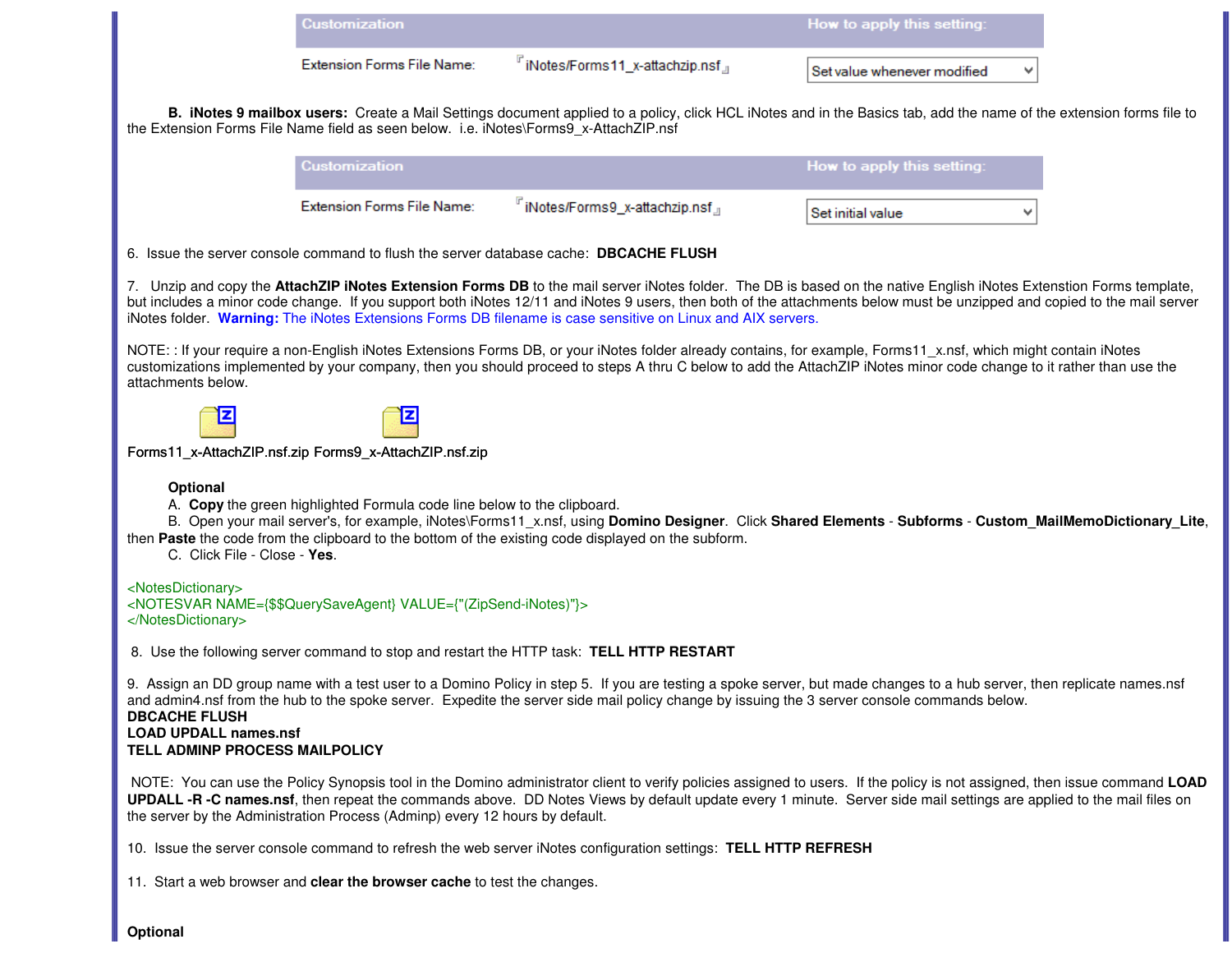If you do not want to use our customized iNotes Extensions Forms DBs contained in the Zip files above, then see step below and proceed to steps 7A thru C above. For example, a new iNotes 9.x version released by HCL might contain an enhancement or bug fix to the iNotes Extensions Forms DB which you might want to implement.

A. Click **File - Application - New**, select your **mail server**, type **File name** iNotes\Forms11\_x.nsf, type **title** HCL iNotes Extensions Forms (11) - AttachZIP, then select your **mail server** again, click **Show advanced templates**, select **HCL iNotes Extensions Forms (11)**, then click **OK** as seen in the example below.

| New Application |                                                                                                                                                                                                                  | ?        |
|-----------------|------------------------------------------------------------------------------------------------------------------------------------------------------------------------------------------------------------------|----------|
|                 | Specify New Application Name and Location                                                                                                                                                                        |          |
| Server          | NOTES01/NotesMail                                                                                                                                                                                                | OK       |
| Title           | HCL iNotes Extension Forms (11) - AttachZIP                                                                                                                                                                      | Cancel   |
|                 | File name     iNotes\Forms11_x-attachzip.nsf                                                                                                                                                                     |          |
|                 | Encryption                                                                                                                                                                                                       |          |
|                 | Create full text index for searching                                                                                                                                                                             | Advanced |
|                 | Specify Template for New Application                                                                                                                                                                             |          |
| Server          | NOTES01/NotesMail                                                                                                                                                                                                |          |
| Template        | <b>16</b> HCL iNotes Extension Forms (11)<br><b>HE HUL INOTES Redirect</b><br><b>HCL Notes/Domino Fault Reports</b><br><b>HCL Notes/Domino Smart Upgrade Tra</b><br>ID Vault (12)<br>56<br>IdP Catalog (12)<br>∨ |          |
| File name       | Forms9_x.ntf<br>√ Show advanced templates<br>$\sqrt{}$ Inherit future design changes                                                                                                                             | About    |
|                 |                                                                                                                                                                                                                  |          |

### **Purchase information**

Prices for this product are listed on our web site. We accept all major credit cards and company checks. Additional charges apply for shipping & handling and international checks. Payment options are listed below.

- 1. Phone Credit Card Order: +1 212-599-2048
- 2. Fax Purchase Order:
- 3. Online Credit Card Order:
- 4. Mail Purchase Order: See postal address below

+1800-839-8810 http://www.notesmail.com/order

# **Technical Support**